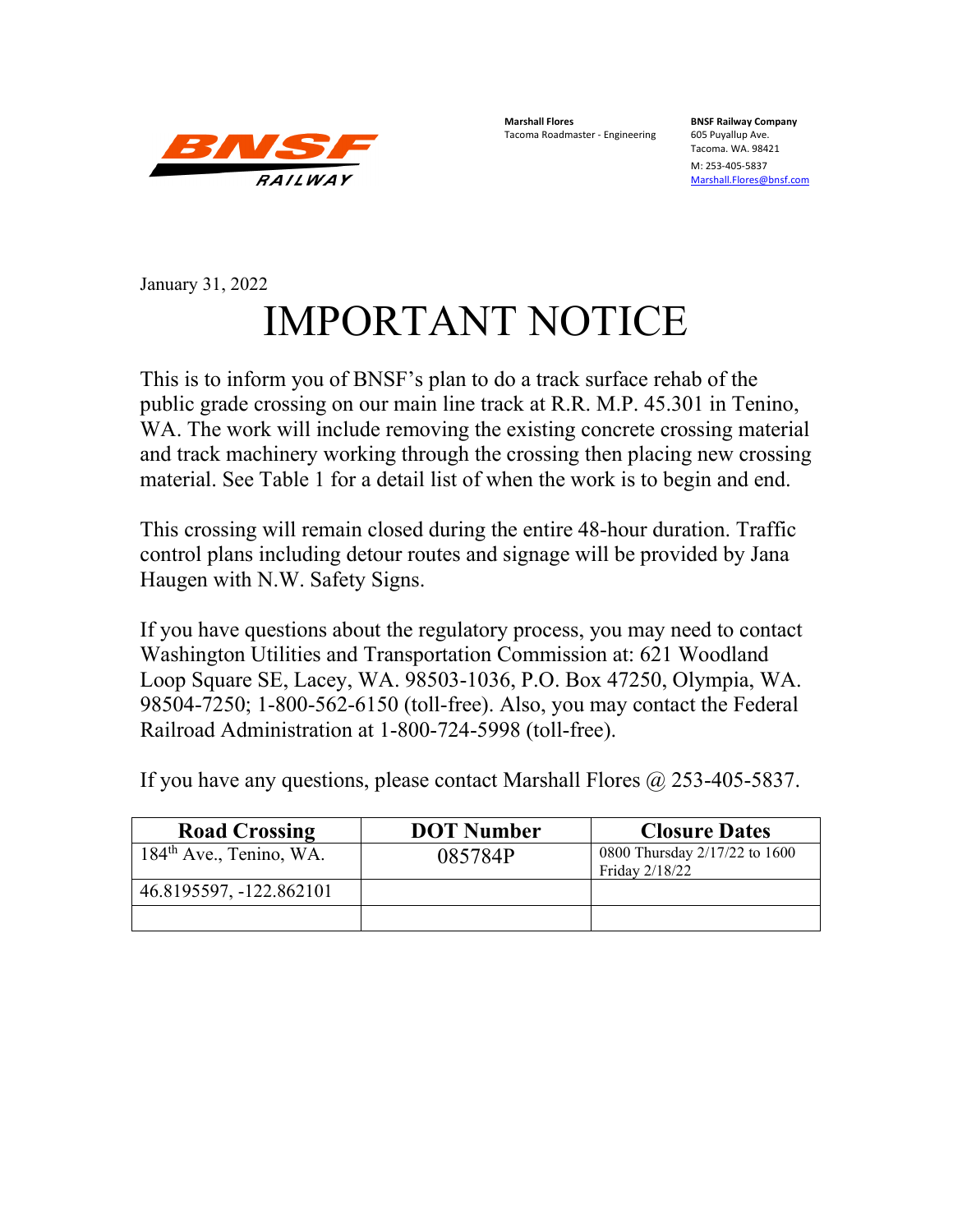## **U. S. DOT CROSSING INVENTORY FORM**

## **DEPARTMENT OF TRANSPORTATION**

FEDERAL RAILROAD ADMINISTRATION **OMB No. 2130-0017**

| Instructions for the initial reporting of the following types of new or previously unreported crossings: For public highway-rail grade crossings, complete the entire inventory<br>Form. For private highway-rail grade crossings, complete the Header, Parts I and II, and the Submission Information section. For public pathway grade crossings (including<br>pedestrian station grade crossings), complete the Header, Parts I and II, and the Submission Information section. For Private pathway grade crossings, complete the Header,<br>Parts I and II, and the Submission Information section. For grade-separated highway-rail or pathway crossings (including pedestrian station crossings), complete the Header, Part<br>I, and the Submission Information section. For changes to existing data, complete the Header, Part I Items 1-3, and the Submission Information section, in addition to the<br>updated data fields. Note: For private crossings only, Part I Item 20 and Part III Item 2.K. are required unless otherwise noted.<br>An asterisk * denotes an optional field. |                                                                                        |                                        |                                                     |                                                           |                         |                               |                                                                                        |                                                    |                                    |                                                                               |                                            |  |  |  |  |
|--------------------------------------------------------------------------------------------------------------------------------------------------------------------------------------------------------------------------------------------------------------------------------------------------------------------------------------------------------------------------------------------------------------------------------------------------------------------------------------------------------------------------------------------------------------------------------------------------------------------------------------------------------------------------------------------------------------------------------------------------------------------------------------------------------------------------------------------------------------------------------------------------------------------------------------------------------------------------------------------------------------------------------------------------------------------------------------------------|----------------------------------------------------------------------------------------|----------------------------------------|-----------------------------------------------------|-----------------------------------------------------------|-------------------------|-------------------------------|----------------------------------------------------------------------------------------|----------------------------------------------------|------------------------------------|-------------------------------------------------------------------------------|--------------------------------------------|--|--|--|--|
| A. Revision Date<br>(MM/DD/YYYY)                                                                                                                                                                                                                                                                                                                                                                                                                                                                                                                                                                                                                                                                                                                                                                                                                                                                                                                                                                                                                                                                 |                                                                                        | <b>B. Reporting Agency</b><br>Railroad |                                                     | C. Reason for Update (Select only one)<br>$\square$ New   |                         |                               |                                                                                        |                                                    | $\Box$ No Train                    |                                                                               | D. DOT Crossing<br><b>Inventory Number</b> |  |  |  |  |
| 09 / 03 / 2020                                                                                                                                                                                                                                                                                                                                                                                                                                                                                                                                                                                                                                                                                                                                                                                                                                                                                                                                                                                                                                                                                   |                                                                                        |                                        |                                                     | $\Box$ Transit<br>■ Change in<br>Data                     |                         |                               | Crossing                                                                               | $\Box$ Closed                                      | <b>Traffic</b>                     | $\Box$ Quiet<br>Zone Update                                                   |                                            |  |  |  |  |
|                                                                                                                                                                                                                                                                                                                                                                                                                                                                                                                                                                                                                                                                                                                                                                                                                                                                                                                                                                                                                                                                                                  | $\Box$ State                                                                           |                                        |                                                     |                                                           | $\Box$ Re-Open          | $\Box$ Date                   |                                                                                        | $\Box$ Change in Primary                           | $\Box$ Admin.                      |                                                                               | 085784P                                    |  |  |  |  |
| <b>Operating RR</b><br>Change Only<br>Correction<br><b>Part I: Location and Classification Information</b>                                                                                                                                                                                                                                                                                                                                                                                                                                                                                                                                                                                                                                                                                                                                                                                                                                                                                                                                                                                       |                                                                                        |                                        |                                                     |                                                           |                         |                               |                                                                                        |                                                    |                                    |                                                                               |                                            |  |  |  |  |
| 1. Primary Operating Railroad<br>2. State<br>3. County                                                                                                                                                                                                                                                                                                                                                                                                                                                                                                                                                                                                                                                                                                                                                                                                                                                                                                                                                                                                                                           |                                                                                        |                                        |                                                     |                                                           |                         |                               |                                                                                        |                                                    |                                    |                                                                               |                                            |  |  |  |  |
| <b>BNSF Railway Company [BNSF]</b>                                                                                                                                                                                                                                                                                                                                                                                                                                                                                                                                                                                                                                                                                                                                                                                                                                                                                                                                                                                                                                                               |                                                                                        |                                        |                                                     |                                                           |                         | <b>WASHINGTON</b>             |                                                                                        |                                                    |                                    | <b>THURSTON</b>                                                               |                                            |  |  |  |  |
| 4. City / Municipality<br>$\Box$ In                                                                                                                                                                                                                                                                                                                                                                                                                                                                                                                                                                                                                                                                                                                                                                                                                                                                                                                                                                                                                                                              |                                                                                        |                                        |                                                     | 5. Street/Road Name & Block Number<br><b>184TH AVENUE</b> |                         |                               |                                                                                        |                                                    | 6. Highway Type & No.              |                                                                               |                                            |  |  |  |  |
| <b>TENINO</b><br><b>X</b> Near                                                                                                                                                                                                                                                                                                                                                                                                                                                                                                                                                                                                                                                                                                                                                                                                                                                                                                                                                                                                                                                                   |                                                                                        |                                        |                                                     | (Street/Road Name)                                        |                         |                               |                                                                                        | * (Block Number)                                   | FS93700                            |                                                                               |                                            |  |  |  |  |
| 7. Do Other Railroads Operate a Separate Track at Crossing? $\Box$ Yes MINO<br>8. Do Other Railroads Operate Over Your Track at Crossing? I Yes $\Box$ No<br>If Yes, Specify RR<br>If Yes, Specify RR<br>ATK<br>UP                                                                                                                                                                                                                                                                                                                                                                                                                                                                                                                                                                                                                                                                                                                                                                                                                                                                               |                                                                                        |                                        |                                                     |                                                           |                         |                               |                                                                                        |                                                    |                                    |                                                                               |                                            |  |  |  |  |
| 9. Railroad Division or Region                                                                                                                                                                                                                                                                                                                                                                                                                                                                                                                                                                                                                                                                                                                                                                                                                                                                                                                                                                                                                                                                   |                                                                                        |                                        | 10. Railroad Subdivision or District                |                                                           |                         |                               |                                                                                        | 11. Branch or Line Name                            |                                    | 12. RR Milepost                                                               |                                            |  |  |  |  |
| <b>NORTHWEST</b><br>$\Box$ None                                                                                                                                                                                                                                                                                                                                                                                                                                                                                                                                                                                                                                                                                                                                                                                                                                                                                                                                                                                                                                                                  |                                                                                        |                                        | $\Box$ None                                         | <b>SEATTLE</b>                                            |                         |                               | $\Box$ None                                                                            | SEATTLE-VANC WA                                    |                                    | 0045.301<br>$(prefix)$   $(nnnnnnn)$<br>(suffix)                              |                                            |  |  |  |  |
| 13. Line Segment                                                                                                                                                                                                                                                                                                                                                                                                                                                                                                                                                                                                                                                                                                                                                                                                                                                                                                                                                                                                                                                                                 |                                                                                        |                                        | 14. Nearest RR Timetable                            |                                                           |                         | 15. Parent RR (if applicable) |                                                                                        |                                                    | 16. Crossing Owner (if applicable) |                                                                               |                                            |  |  |  |  |
| $\ast$<br><b>Station</b><br>52<br><b>TENINO JCT</b><br><b>BNSF</b><br>$\blacksquare$ N/A<br>$\Box N/A$                                                                                                                                                                                                                                                                                                                                                                                                                                                                                                                                                                                                                                                                                                                                                                                                                                                                                                                                                                                           |                                                                                        |                                        |                                                     |                                                           |                         |                               |                                                                                        |                                                    |                                    |                                                                               |                                            |  |  |  |  |
| 17. Crossing Type                                                                                                                                                                                                                                                                                                                                                                                                                                                                                                                                                                                                                                                                                                                                                                                                                                                                                                                                                                                                                                                                                | 18. Crossing Purpose                                                                   |                                        | 19. Crossing Position                               |                                                           |                         | 20. Public Access             |                                                                                        | 21. Type of Train                                  |                                    |                                                                               | 22. Average Passenger                      |  |  |  |  |
|                                                                                                                                                                                                                                                                                                                                                                                                                                                                                                                                                                                                                                                                                                                                                                                                                                                                                                                                                                                                                                                                                                  | $\blacksquare$ Highway                                                                 |                                        | At Grade                                            |                                                           |                         | (if Private Crossing)         |                                                                                        | $\blacksquare$ Freight                             | $\Box$ Transit                     |                                                                               | <b>Train Count Per Day</b>                 |  |  |  |  |
| $\triangleright$ Public<br>$\Box$ Private                                                                                                                                                                                                                                                                                                                                                                                                                                                                                                                                                                                                                                                                                                                                                                                                                                                                                                                                                                                                                                                        | $\Box$ Pathway, Ped.<br>$\square$ Station, Ped.                                        |                                        | $\Box$ RR Under<br>$\Box$ RR Over                   |                                                           | $\Box$ Yes<br>$\Box$ No |                               |                                                                                        | Intercity Passenger<br>$\Box$ Commuter             | □ Tourist/Other                    | $\Box$ Shared Use Transit<br>$\Box$ Less Than One Per Day<br>Number Per Day 2 |                                            |  |  |  |  |
| 23. Type of Land Use                                                                                                                                                                                                                                                                                                                                                                                                                                                                                                                                                                                                                                                                                                                                                                                                                                                                                                                                                                                                                                                                             |                                                                                        |                                        |                                                     |                                                           |                         |                               |                                                                                        |                                                    |                                    |                                                                               |                                            |  |  |  |  |
| Open Space                                                                                                                                                                                                                                                                                                                                                                                                                                                                                                                                                                                                                                                                                                                                                                                                                                                                                                                                                                                                                                                                                       | $\Box$ Farm                                                                            |                                        | $\Box$ Residential                                  | $\Box$ Commercial                                         |                         | $\Box$ Industrial             |                                                                                        | $\Box$ Institutional                               | $\Box$ Recreational                |                                                                               | $\Box$ RR Yard                             |  |  |  |  |
| 24. Is there an Adjacent Crossing with a Separate Number?                                                                                                                                                                                                                                                                                                                                                                                                                                                                                                                                                                                                                                                                                                                                                                                                                                                                                                                                                                                                                                        |                                                                                        |                                        |                                                     |                                                           |                         |                               |                                                                                        | 25. Quiet Zone (FRA provided)                      |                                    |                                                                               |                                            |  |  |  |  |
| $\Box$ Yes $\Box$ No                                                                                                                                                                                                                                                                                                                                                                                                                                                                                                                                                                                                                                                                                                                                                                                                                                                                                                                                                                                                                                                                             | If Yes, Provide Crossing Number                                                        |                                        |                                                     |                                                           |                         | $\mathbb{Z}$ No               |                                                                                        | $\Box$ 24 Hr $\Box$ Partial $\Box$ Chicago Excused |                                    | Date Established                                                              |                                            |  |  |  |  |
| 26. HSR Corridor ID                                                                                                                                                                                                                                                                                                                                                                                                                                                                                                                                                                                                                                                                                                                                                                                                                                                                                                                                                                                                                                                                              |                                                                                        |                                        | 27. Latitude in decimal degrees                     |                                                           |                         |                               |                                                                                        | 28. Longitude in decimal degrees                   |                                    |                                                                               | 29. Lat/Long Source                        |  |  |  |  |
|                                                                                                                                                                                                                                                                                                                                                                                                                                                                                                                                                                                                                                                                                                                                                                                                                                                                                                                                                                                                                                                                                                  | $\boxed{\mathbf{X}}$ N/A                                                               |                                        | (WGS84 std: nn.nnnnnnn)                             |                                                           | 46.8195597              |                               |                                                                                        | (WGS84 std: -nnn.nnnnnnn) -122.862101              |                                    | Actual                                                                        | $\Box$ Estimated                           |  |  |  |  |
| 30.A. Railroad Use                                                                                                                                                                                                                                                                                                                                                                                                                                                                                                                                                                                                                                                                                                                                                                                                                                                                                                                                                                                                                                                                               |                                                                                        |                                        |                                                     |                                                           |                         |                               |                                                                                        | 31.A. State Use *                                  |                                    |                                                                               |                                            |  |  |  |  |
| 30.B. Railroad Use *                                                                                                                                                                                                                                                                                                                                                                                                                                                                                                                                                                                                                                                                                                                                                                                                                                                                                                                                                                                                                                                                             |                                                                                        |                                        |                                                     |                                                           |                         |                               |                                                                                        | 31.B. State Use *                                  |                                    |                                                                               |                                            |  |  |  |  |
| 30.C. Railroad Use *                                                                                                                                                                                                                                                                                                                                                                                                                                                                                                                                                                                                                                                                                                                                                                                                                                                                                                                                                                                                                                                                             |                                                                                        |                                        |                                                     |                                                           |                         |                               |                                                                                        | 31.C. State Use *                                  |                                    |                                                                               |                                            |  |  |  |  |
| 30.D. Railroad Use                                                                                                                                                                                                                                                                                                                                                                                                                                                                                                                                                                                                                                                                                                                                                                                                                                                                                                                                                                                                                                                                               |                                                                                        |                                        |                                                     |                                                           |                         |                               |                                                                                        | 31.D. State Use                                    |                                    |                                                                               |                                            |  |  |  |  |
| 32.A. Narrative (Railroad Use) *                                                                                                                                                                                                                                                                                                                                                                                                                                                                                                                                                                                                                                                                                                                                                                                                                                                                                                                                                                                                                                                                 |                                                                                        |                                        | (1.27 I.28 I.29) Value Provided by Railroad, Not Ye |                                                           |                         |                               |                                                                                        | 32.B. Narrative (State Use) *                      |                                    |                                                                               |                                            |  |  |  |  |
| 33. Emergency Notification Telephone No. (posted)                                                                                                                                                                                                                                                                                                                                                                                                                                                                                                                                                                                                                                                                                                                                                                                                                                                                                                                                                                                                                                                |                                                                                        |                                        |                                                     | 34. Railroad Contact (Telephone No.)                      |                         |                               |                                                                                        |                                                    | 35. State Contact (Telephone No.)  |                                                                               |                                            |  |  |  |  |
| 800-832-5452<br>817-352-1549                                                                                                                                                                                                                                                                                                                                                                                                                                                                                                                                                                                                                                                                                                                                                                                                                                                                                                                                                                                                                                                                     |                                                                                        |                                        |                                                     |                                                           |                         |                               |                                                                                        |                                                    | 360-664-1262                       |                                                                               |                                            |  |  |  |  |
|                                                                                                                                                                                                                                                                                                                                                                                                                                                                                                                                                                                                                                                                                                                                                                                                                                                                                                                                                                                                                                                                                                  |                                                                                        |                                        |                                                     |                                                           |                         |                               |                                                                                        | <b>Part II: Railroad Information</b>               |                                    |                                                                               |                                            |  |  |  |  |
| 1. Estimated Number of Daily Train Movements                                                                                                                                                                                                                                                                                                                                                                                                                                                                                                                                                                                                                                                                                                                                                                                                                                                                                                                                                                                                                                                     |                                                                                        |                                        |                                                     |                                                           |                         |                               |                                                                                        |                                                    |                                    |                                                                               |                                            |  |  |  |  |
| 1.A. Total Day Thru Trains                                                                                                                                                                                                                                                                                                                                                                                                                                                                                                                                                                                                                                                                                                                                                                                                                                                                                                                                                                                                                                                                       |                                                                                        |                                        | 1.B. Total Night Thru Trains                        |                                                           |                         | 1.C. Total Switching Trains   | 1.D. Total Transit Trains<br>1.E. Check if Less Than<br>$\Box$<br>One Movement Per Day |                                                    |                                    |                                                                               |                                            |  |  |  |  |
| (6 AM to 6 PM)<br>(6 PM to 6 AM)<br>0<br>22<br>22                                                                                                                                                                                                                                                                                                                                                                                                                                                                                                                                                                                                                                                                                                                                                                                                                                                                                                                                                                                                                                                |                                                                                        |                                        |                                                     |                                                           |                         |                               | 0<br>How many trains per week?                                                         |                                                    |                                    |                                                                               |                                            |  |  |  |  |
| 2. Year of Train Count Data (YYYY)                                                                                                                                                                                                                                                                                                                                                                                                                                                                                                                                                                                                                                                                                                                                                                                                                                                                                                                                                                                                                                                               |                                                                                        |                                        |                                                     | 3. Speed of Train at Crossing                             |                         |                               |                                                                                        |                                                    |                                    |                                                                               |                                            |  |  |  |  |
| 3.A. Maximum Timetable Speed (mph) 79<br>2019<br>to 79<br>3.B. Typical Speed Range Over Crossing (mph) From 1                                                                                                                                                                                                                                                                                                                                                                                                                                                                                                                                                                                                                                                                                                                                                                                                                                                                                                                                                                                    |                                                                                        |                                        |                                                     |                                                           |                         |                               |                                                                                        |                                                    |                                    |                                                                               |                                            |  |  |  |  |
| 4. Type and Count of Tracks                                                                                                                                                                                                                                                                                                                                                                                                                                                                                                                                                                                                                                                                                                                                                                                                                                                                                                                                                                                                                                                                      |                                                                                        |                                        |                                                     |                                                           |                         |                               |                                                                                        |                                                    |                                    |                                                                               |                                            |  |  |  |  |
| Yard 0<br>Main <sub>2</sub><br>Transit 0<br>Industry $0$<br>Siding $0$                                                                                                                                                                                                                                                                                                                                                                                                                                                                                                                                                                                                                                                                                                                                                                                                                                                                                                                                                                                                                           |                                                                                        |                                        |                                                     |                                                           |                         |                               |                                                                                        |                                                    |                                    |                                                                               |                                            |  |  |  |  |
| 5. Train Detection (Main Track only)<br>$\blacksquare$ Constant Warning Time $\Box$ Motion Detection<br>$\Box$ AFO $\Box$ PTC<br>$\Box$ Other<br>$\Box$ None<br>$\sqcup$ DC                                                                                                                                                                                                                                                                                                                                                                                                                                                                                                                                                                                                                                                                                                                                                                                                                                                                                                                      |                                                                                        |                                        |                                                     |                                                           |                         |                               |                                                                                        |                                                    |                                    |                                                                               |                                            |  |  |  |  |
| 6. Is Track Signaled?                                                                                                                                                                                                                                                                                                                                                                                                                                                                                                                                                                                                                                                                                                                                                                                                                                                                                                                                                                                                                                                                            |                                                                                        |                                        |                                                     |                                                           |                         | 7.A. Event Recorder           |                                                                                        |                                                    |                                    |                                                                               | 7.B. Remote Health Monitoring              |  |  |  |  |
| ■ Yes □ No                                                                                                                                                                                                                                                                                                                                                                                                                                                                                                                                                                                                                                                                                                                                                                                                                                                                                                                                                                                                                                                                                       |                                                                                        |                                        |                                                     |                                                           |                         | $\Box$ Yes $\Box$ No          |                                                                                        |                                                    |                                    | $\Box$ Yes $\Box$ No                                                          |                                            |  |  |  |  |
|                                                                                                                                                                                                                                                                                                                                                                                                                                                                                                                                                                                                                                                                                                                                                                                                                                                                                                                                                                                                                                                                                                  | FORM FRA F 6180.71 (Rev. 08/03/2016)<br>OMB approval expires 11/30/2022<br>Page 1 OF 2 |                                        |                                                     |                                                           |                         |                               |                                                                                        |                                                    |                                    |                                                                               |                                            |  |  |  |  |